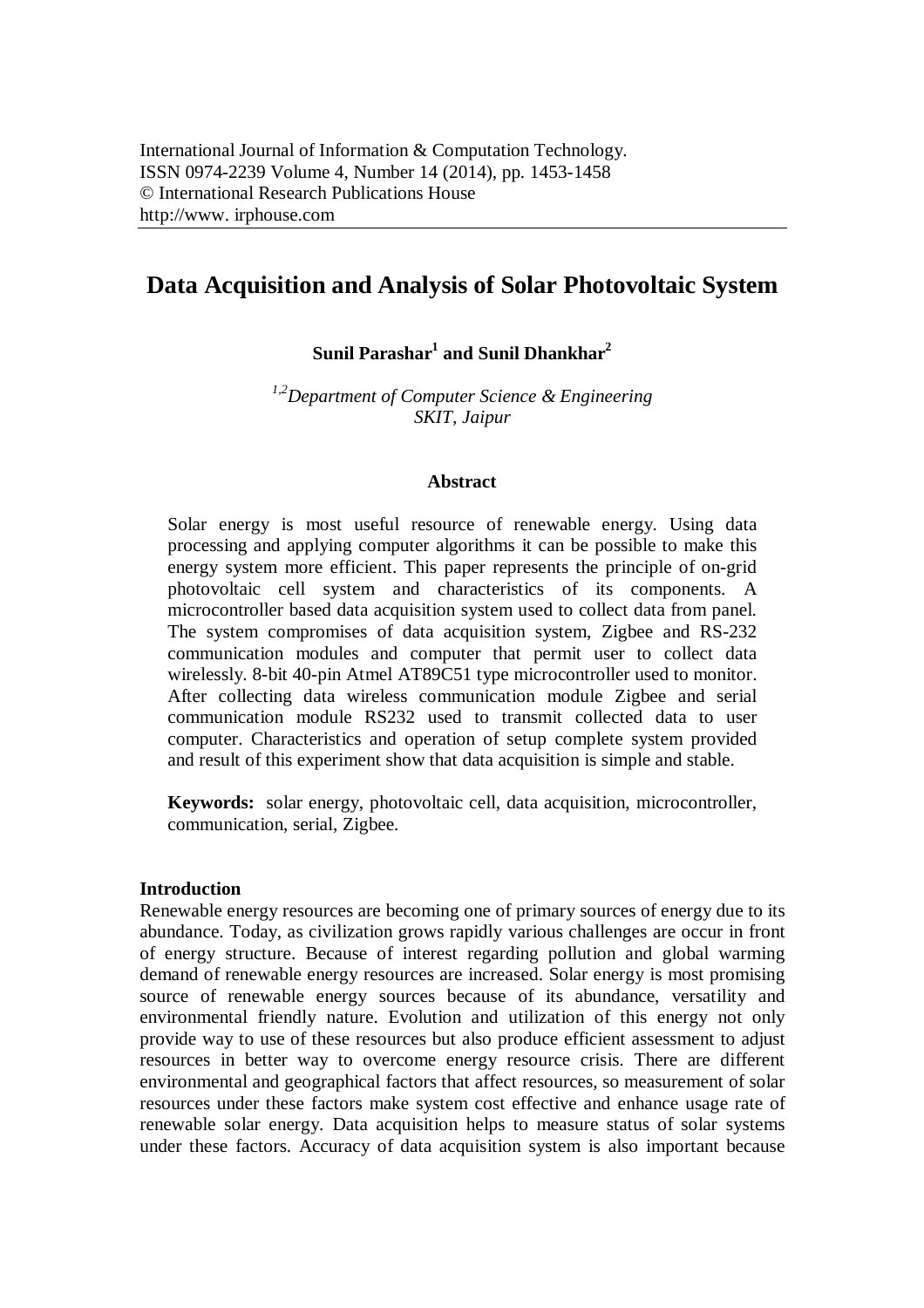various instruments are used to obtain data from system and may produce different results that cause a serious impact on a large scale solar system. Usually, this data acquisition system uses a controller AT89C51, Analog to Digital converter ADC0831, and various communication modules. Some software modules also used to make data acquisition efficient and flexible.

## **Structure of Solar Photovoltaic System**

Solar energy is main part of renewable energy sources. Sun is an infinite source of solar energy that reduces the need of electric energy. To use this energy there is a list of components that provide a better way to generate and use of this solar energy, as photovoltaic cells, charge controller, inverter and any storage methods as battery. Photovoltaic cells also known as solar cells convert this solar energy into electricity by the photovoltaic effect. Solar cell or photovoltaic cells are constructed from material that uses to convert solar light into electric form. PV cells are made of composition of layers of any semiconductor material as silicon. When sun generated photons of light strikes a solar cell, energy generated that are then absorbed by semiconductor component. Generated power from a solar cell is much low as one or two watts. So to enhance system power a number of cells are group together over a plate also known as solar panel.



**Fig. 1. Solar System with Data Acquisition Model**

It is not possible to use solar energy in direct way because of its discontinuous nature or other environmental factors as dust, cloud, rain, etc. So there is a need of a mechanism to control the charge and storage that has capability of absorbing and delivering power. Charge controller works between battery and solar panel and maintains voltage of both components. If generated voltage through panel is higher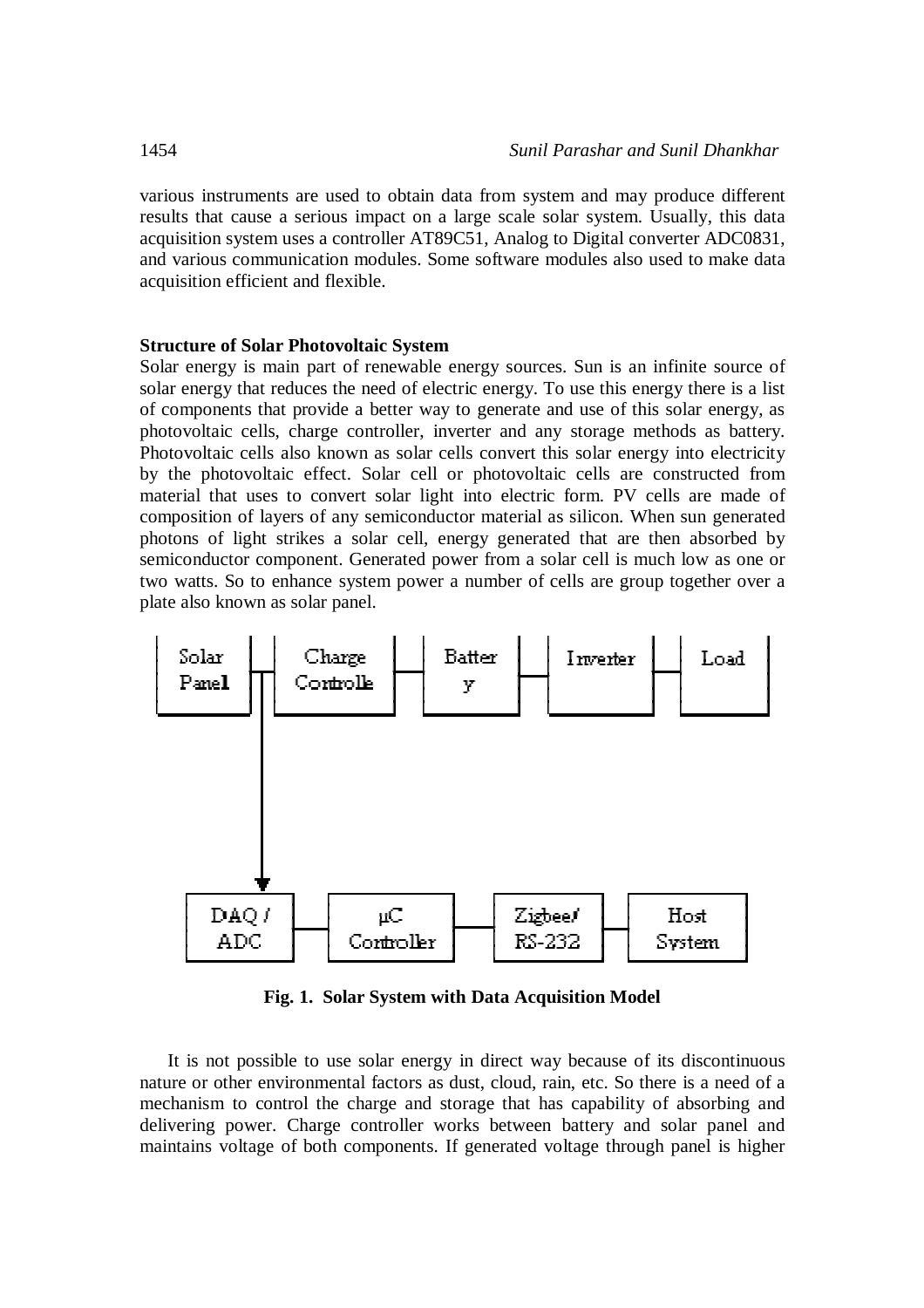than battery allow battery to charge and if voltage through panel becomes lower than cutoff panel from battery. So it protects system from overcharge and reverse leakage.

Battery energy storage methods can be used that abate solar power generation issues as ramp-rate, frequency or voltage issue. A number of batteries are used through serial or parallel, this choice depends upon capacity of the components of solar cells. A DC-AC inverter used to convert DC power produced by panel into AC power to allow for electrical appliances.

The data acquisition system consists of a microcontroller AT89C51 and some of its peripheral equipments as ADC analog to digital converter ADC0831, LCD (Liquid Crystal Display), and some communication modules as Zigbee and RS-232. Zigbee allows system to transmission of data wirelessly. RS-232 makes a bridge of communication between host computer and data acquisition modules. Host system contains some software modules as keil, proteus and visual basic 6.0 to allow collecting data and creating chart to take decisions.

## **Hardware and Software in Data Acquisition System**

#### *Microcontroller AT89C51:*

AT89C51, Atmel designed 8-bit microcontroller that has 4K bytes of flash programmable and erasable read only memory (PEROM). This microcontroller is compatible with MCS-51 instruction set and pinout. Operation frequency varies from 0 to 24MHz. 11.0592MHz crystal frequency set to currently so timing delay is 1.085µsec.

## *Analog to Digital Converter ADC0831:*

ADC0831 is 8-bit serial data output 8 pin analog to digital converter IC that converts continuous analog signal to a digital number form. ADC0831 converter used with microcontroller to convert analog data received from solar panel to digital form to display or store.

### *Communication Modules Zigbee and RS232:*

Zigbee is an IEEE 802.15 standard based communication protocol used to create wireless personal area network between solar panel and host computer to transmit data to host system. RS232 is a serial communication standard used for transmission of data between data terminal equipment as host computer and data circuit terminating or communication equipment Zigbee. MAX232 IC used to complete these actions and it use only a 5V voltage can be TTL level converter for RS232.

### *KEIL***:**

The uvision integrated development environment (IDE) from keil provides support for embedded software development. To instruct microcontroller AT89C51, this one used to decide controls. It provides facility to editing source code, debug programs and also complete simulation in powerful environment.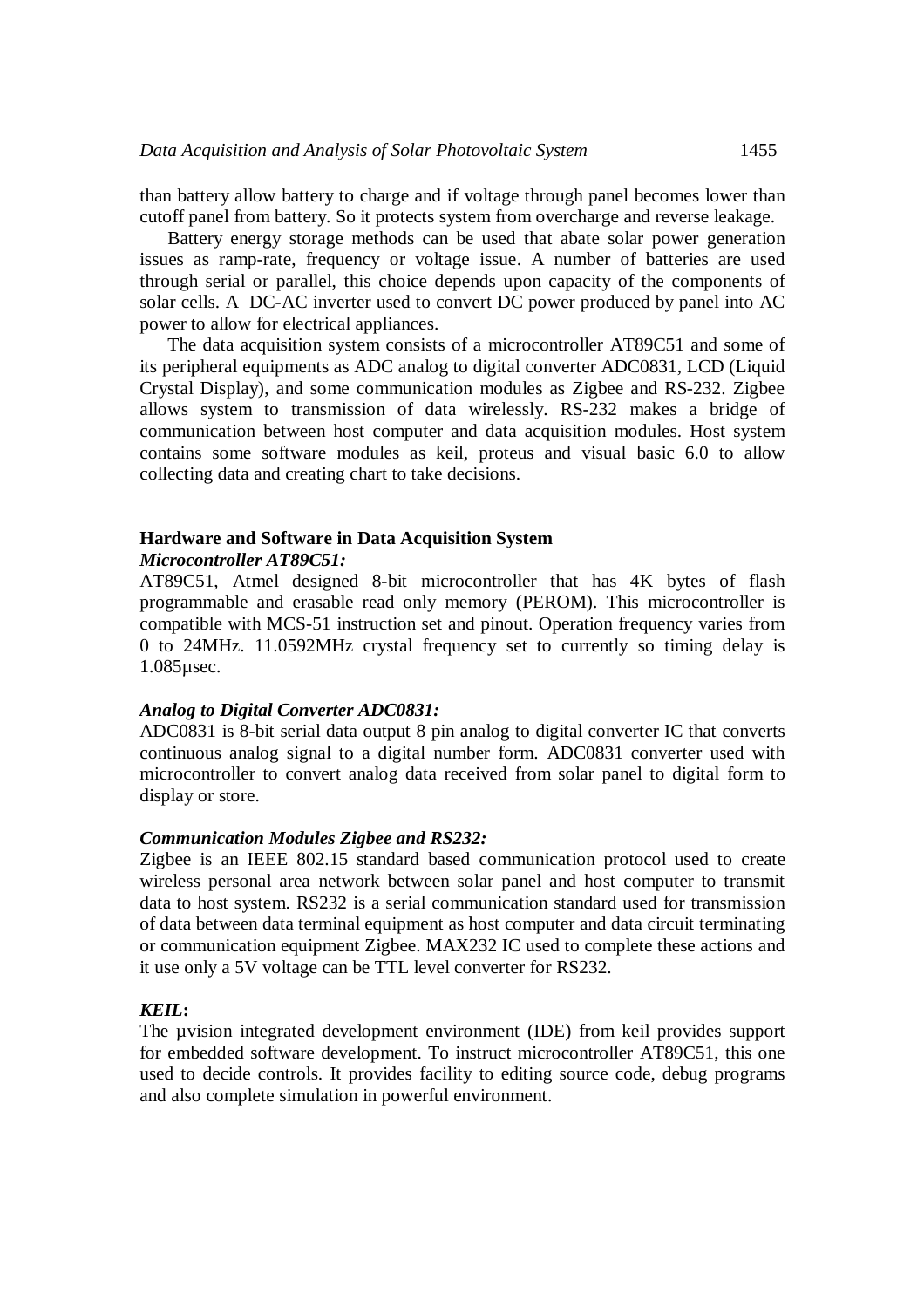## *Proteus***:**

Proteus virtual system modeling is simulation tool that is a combination of SPICE circuit simulation, different animated components and various microprocessor based design, used to simulate and test design before create physical prototype. Complete acquisition model designed into this environment to check its complexity level. Availability of serial communication allows it to transmission of data to other modules.

## *Visual Basic 6.0***:**

Visual basic is an event driven language with an integrated development environment allow it to perform some special functionality as rapid application development (RAD) of graphical user interface, database access and remote data objects etc. It helps to gather data in database and create a graph or chart to make comparison easy and understandable.

## **Design of Data Acquisition System**

## *Data Acquisition System Model:*

The data acquisition system software developed using embedded C language. Compiler tool to compile this code is keil C51 compiler and block diagram of system software shown in figure 2. Initialization of complete system by sending control or data bits, process data acquisition means access data and forward to host system or storage media through any communication modules as Zigbee and RS-232.



**Fig. 2. Software System Block Diagram**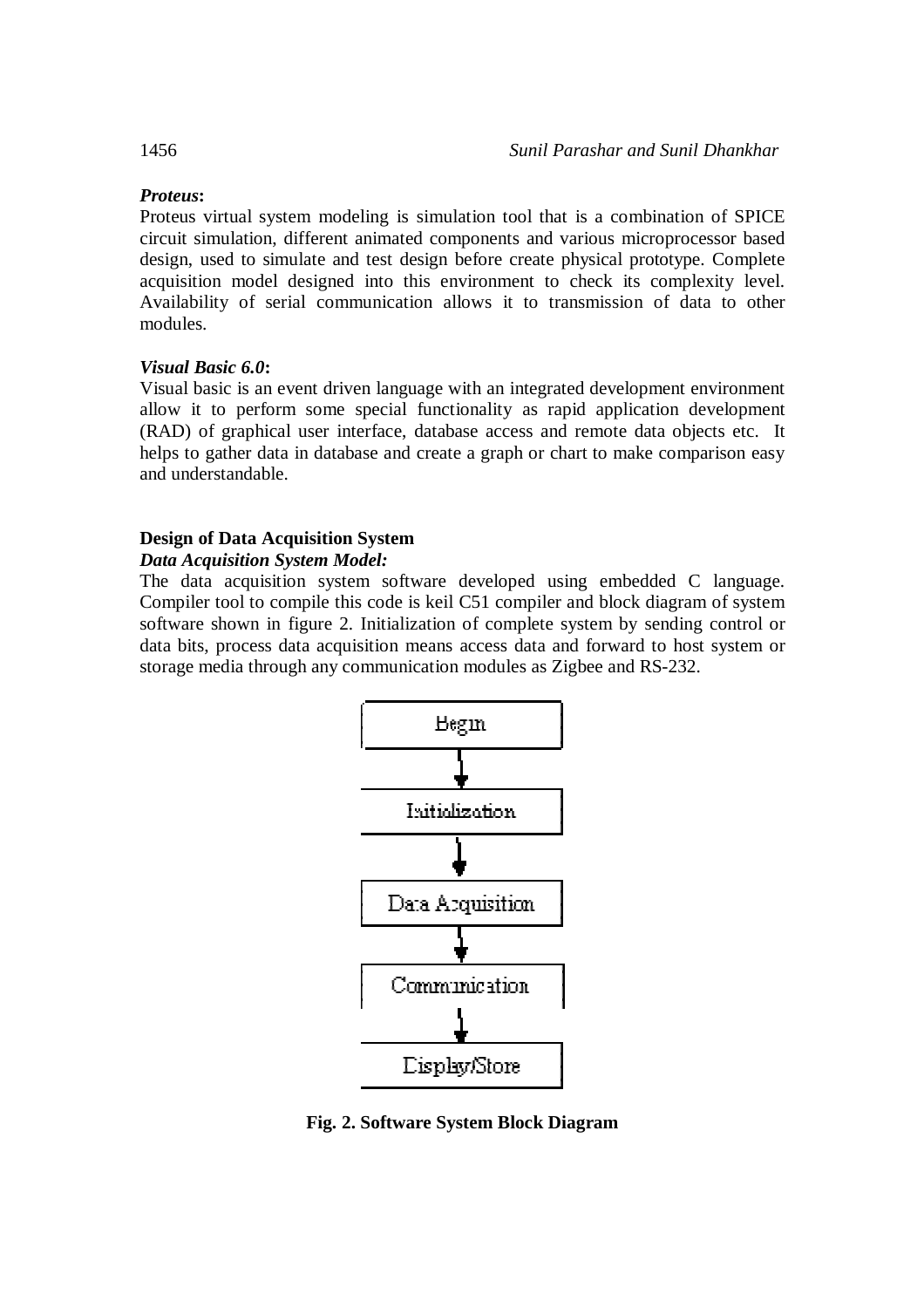Data acquisition system is a process used to collect information that can be stored and processed by a computer to analyze some special phenomenon. Two main aspects are essential for this system: transmission type in system (serial or parallel) and information exchange mode between system devices. The acquisition system is essentially based on Atmel AT89C51 and ADC0831 components.

When system start first of all continuous analog data send to analog to digital converter that accept data over  $VIN(+)$  pin and generates data in digital form from pin DO. This generated data is now sending to any pin of controller to allow controller to perform action according incoming value. After processing, data is transmitted to host system through wireless communication module Zigbee and serial communication RS-232. Now data is collected at host system in a database and graph created in Visual basic module to understand changes.

### **Simulation and Experiment Result**

Simulation of complete acquisition in software system is designed in Proteus virtual system modeling tool as shown in figure 4. This model comprises a microcontroller and its pheripherals circuit. Input is applied at  $VIN(+)$  pin of ADC and output send to controller's P2 ports 1 pin. LCD is added at P1 port of controller that shows current status of solar system. RS-232 communication terminal is also added to transmit data to other terminal point as visual basic to draw a graph or chart. To get result to prove the system's condition for experiment are described as 4 solar panels are connected in parallel, where each panel has 36 cells in series. Open circuit voltage VOC of panel is 36V and short-circuit current ISC is 4A. So, total generated voltage through 4 panels are 36V maximum and current is maximum 8A. Through this calculation voltage of a single cell in a panel is 1V.



**Fig. 3. Circuit of Data Acquisition in Proteus**